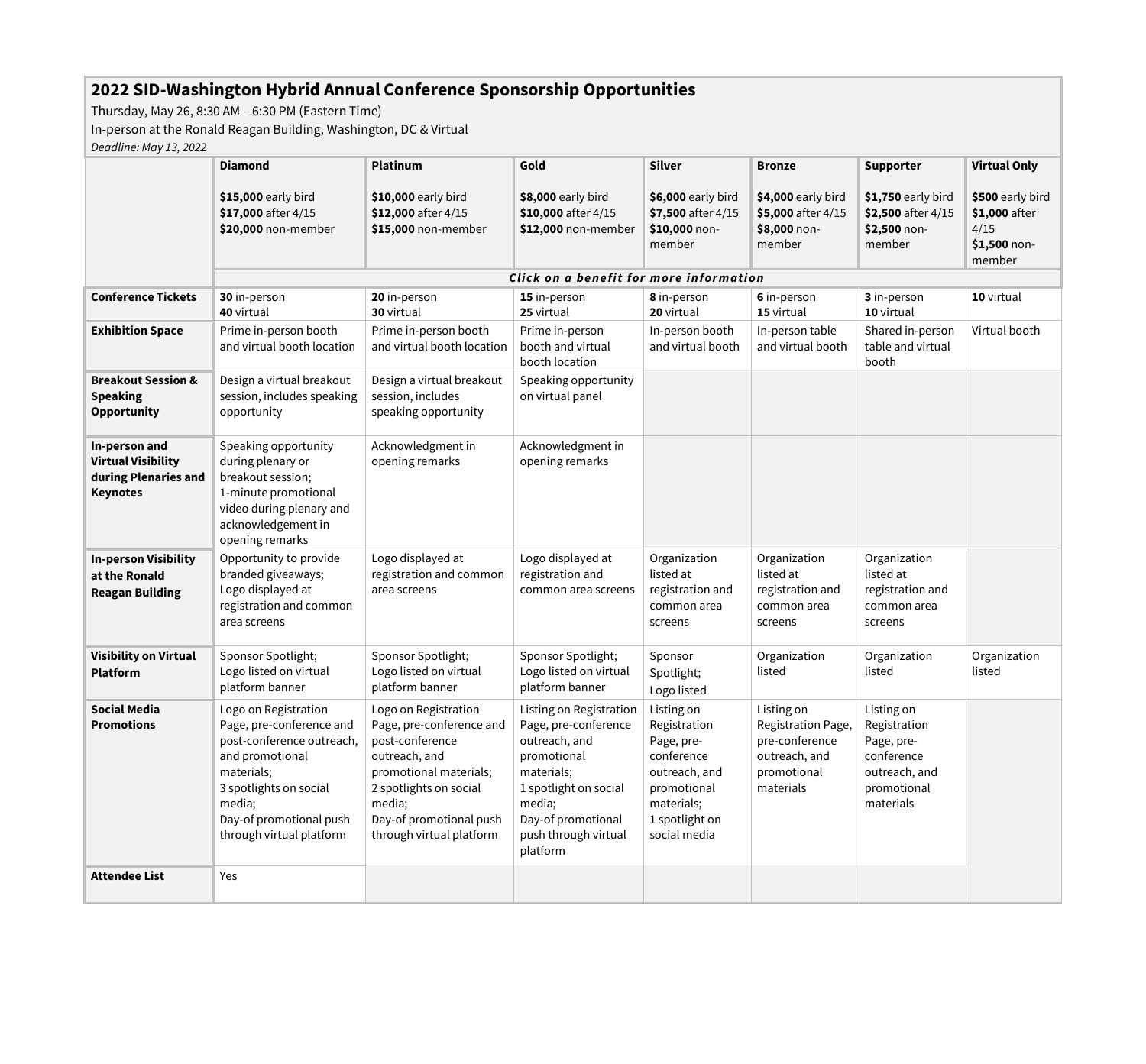| 2022 SID-Washington Hybrid Annual Conference May 26<br><b>Special Sponsorship Packages</b>                                         |                                                                                                                                                                                                                                                                                                                                                                                                |  |  |  |
|------------------------------------------------------------------------------------------------------------------------------------|------------------------------------------------------------------------------------------------------------------------------------------------------------------------------------------------------------------------------------------------------------------------------------------------------------------------------------------------------------------------------------------------|--|--|--|
| <b>Reception Sponsor</b><br>(In-person)<br>\$6,000 early bird<br>\$8,000 after 4/15<br>\$9,000 non-member                          | Visibility on all in-person reception signage and promotions<br>Opportunity to provide branded collateral<br>Maximum of three sponsors*<br>Every Bronze level feature**                                                                                                                                                                                                                        |  |  |  |
| <b>Lounge Sponsor</b><br>(In-person)<br>\$6,000 early bird<br>\$8,000 after 4/15<br>\$9,000 non-member                             | Name on signage and promotions for all-day in-person coffee break lounge for all attendees<br>Monitor to feature sponsor videos, website, etc.<br>Maximum of three sponsors*<br>Every Bronze level feature**                                                                                                                                                                                   |  |  |  |
| Pop-up Hallway Studio<br><b>Sponsor</b><br>(In-person & virtual)<br>\$6,000 early bird<br>\$8,000 after 4/15<br>\$9,000 non-member | Sponsor virtual production booth, high quality real-time production and stream of news-style broadcast<br>Branding on live stream<br>Maximum of two sponsors*<br>Every Bronze level feature**                                                                                                                                                                                                  |  |  |  |
| <b>Networking Sponsor</b><br>(Virtual)<br>\$6,000 early bird<br>\$8,000 after 4/15<br>\$9,000 non-member                           | Sponsor virtual networking hour<br>$\bullet$<br>Logo on networking hour promotions<br>Maximum of two sponsors*<br>Every Bronze level feature**                                                                                                                                                                                                                                                 |  |  |  |
| <b>Wi-Fi Sponsor</b><br>(In-person)<br>\$6,000 early bird<br>\$8,000 after 4/15<br>\$9,000 non-member                              | Sponsor Wi-Fi access to all in-person participants<br>Customize the Wi-Fi username and password<br>Maximum of one sponsor<br>Every Bronze level feature**                                                                                                                                                                                                                                      |  |  |  |
| <b>Student Sponsor Add-On</b><br>(In-person and virtual)<br>\$1,000                                                                | Invest in future development practitioners and colleagues. The Student Sponsorship Package is available to add to your chosen sponsor<br>package.<br>Receive 5 in-person and 5 virtual student tickets for students chosen by your organization or SID-Washington<br>Acknowledgement of student sponsors on virtual platform and conference site<br>Recognized on student attendee name badges |  |  |  |
|                                                                                                                                    | * Email annualconference@sidw.org if interested in exclusive sponsorship pricing<br>** Option to upgrade to silver or higher, contact <b>annualconference@sidw.org</b> for details                                                                                                                                                                                                             |  |  |  |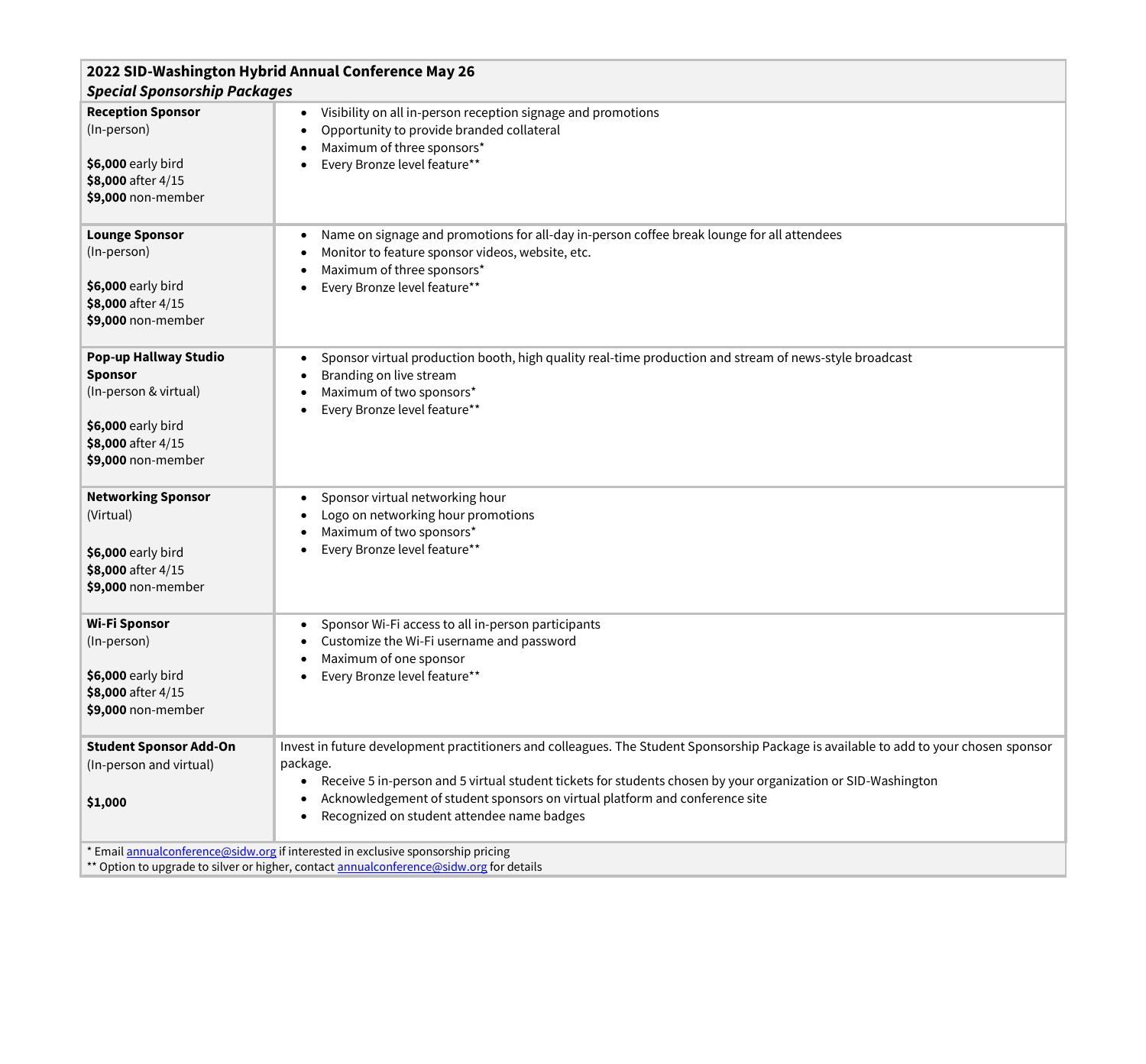<span id="page-2-9"></span><span id="page-2-8"></span><span id="page-2-7"></span><span id="page-2-6"></span><span id="page-2-5"></span><span id="page-2-4"></span><span id="page-2-3"></span><span id="page-2-2"></span><span id="page-2-1"></span><span id="page-2-0"></span>

| 2022 SID-Washington Hybrid Annual Conference May 26                                       |                                                                                                                                                                                                                                                                                                                                                                                                                                                                                                                                 |  |  |  |  |
|-------------------------------------------------------------------------------------------|---------------------------------------------------------------------------------------------------------------------------------------------------------------------------------------------------------------------------------------------------------------------------------------------------------------------------------------------------------------------------------------------------------------------------------------------------------------------------------------------------------------------------------|--|--|--|--|
| <b>Sponsor Package Information</b>                                                        |                                                                                                                                                                                                                                                                                                                                                                                                                                                                                                                                 |  |  |  |  |
| <b>Virtual Tickets</b>                                                                    | <b>All Sponsors</b><br>Unused organization tickets will be donated to students and attendees from developing countries. Organizations that donate more than<br>5 tickets will receive student sponsorship recognition.                                                                                                                                                                                                                                                                                                          |  |  |  |  |
| <b>Exhibition Space</b>                                                                   | <b>All Sponsors</b><br>All sponsors will have access to a virtual booth. You can opt for an organizational representative to interact real-time with attendees via<br>live Q+A, one-on-one virtual meetings, and text and video chat through the virtual booth. Meetings can be scheduled at your<br>convenience. An organizational representative is not required for virtual booths.                                                                                                                                          |  |  |  |  |
|                                                                                           | Diamond, Platinum, Gold<br>Prime location at entrance of exhibit hall for maximum visibility to all in-person attendees. Full booth setup including pipe draping and<br>booth ID sign. Virtual booth featured prominently on virtual platform.                                                                                                                                                                                                                                                                                  |  |  |  |  |
|                                                                                           | <b>Silver</b><br>Full booth setup including pipe draping and booth ID sign. Interactive virtual booth to engage with attendees during the conference.                                                                                                                                                                                                                                                                                                                                                                           |  |  |  |  |
|                                                                                           | <b>Bronze</b><br>Full tabletop booth package. Interactive virtual booth to engage with attendees during the conference.                                                                                                                                                                                                                                                                                                                                                                                                         |  |  |  |  |
|                                                                                           | <b>Supporter</b><br>Shared tabletop booth package. Interactive virtual booth to engage with attendees during the conference.                                                                                                                                                                                                                                                                                                                                                                                                    |  |  |  |  |
|                                                                                           | <b>Virtual Only</b><br>Interactive virtual booth to engage with attendees during the conference.                                                                                                                                                                                                                                                                                                                                                                                                                                |  |  |  |  |
| <b>Breakout Sessions &amp; Speaking</b><br>opportunity                                    | <b>Diamond, Platinum</b><br>Optional opportunity to design a virtual breakout session, which can be a panel, a workshop or another format. Or you can offer a speaker<br>for a session that SID-Washington designs. Sessions will take place throughout the day and will be accessible both live and after the<br>conference on our conference platform. Topics must be approved by SID-Washington and all sessions must meet DEI and other guidelines.<br>The session can be live or prerecorded by SID-W at your convenience. |  |  |  |  |
|                                                                                           | Gold<br>Optional opportunity to select a speaker for a breakout session.                                                                                                                                                                                                                                                                                                                                                                                                                                                        |  |  |  |  |
| <b>In-person and Virtual</b><br><b>Visibility during Plenaries and</b><br><b>Keynotes</b> | <b>Diamond</b><br>Exclusive speaking opportunity during plenary or breakout session, EG introduction of a speaker or session, streamed and recorded on<br>the conference website. 1-minute promotional video played during plenary, displayed to all virtual and in-person attendees. Verbal<br>acknowledgment in opening remarks of conference, in person and streamed to virtual platform.                                                                                                                                    |  |  |  |  |
|                                                                                           | Platinum, Gold<br>Verbal acknowledgment in opening remarks of conference, in-person and streamed to virtual platform.                                                                                                                                                                                                                                                                                                                                                                                                           |  |  |  |  |
| <b>In-person Visibility at the</b>                                                        | <b>Diamond</b>                                                                                                                                                                                                                                                                                                                                                                                                                                                                                                                  |  |  |  |  |
| <b>Ronald Reagan Building</b>                                                             | Can produce giveaways such as branded bags, water bottles, masks, etc. at your cost provided at registration. Organization logo will be<br>published on conference screens in common areas and the registration area of the Ronald Reagan Building.                                                                                                                                                                                                                                                                             |  |  |  |  |